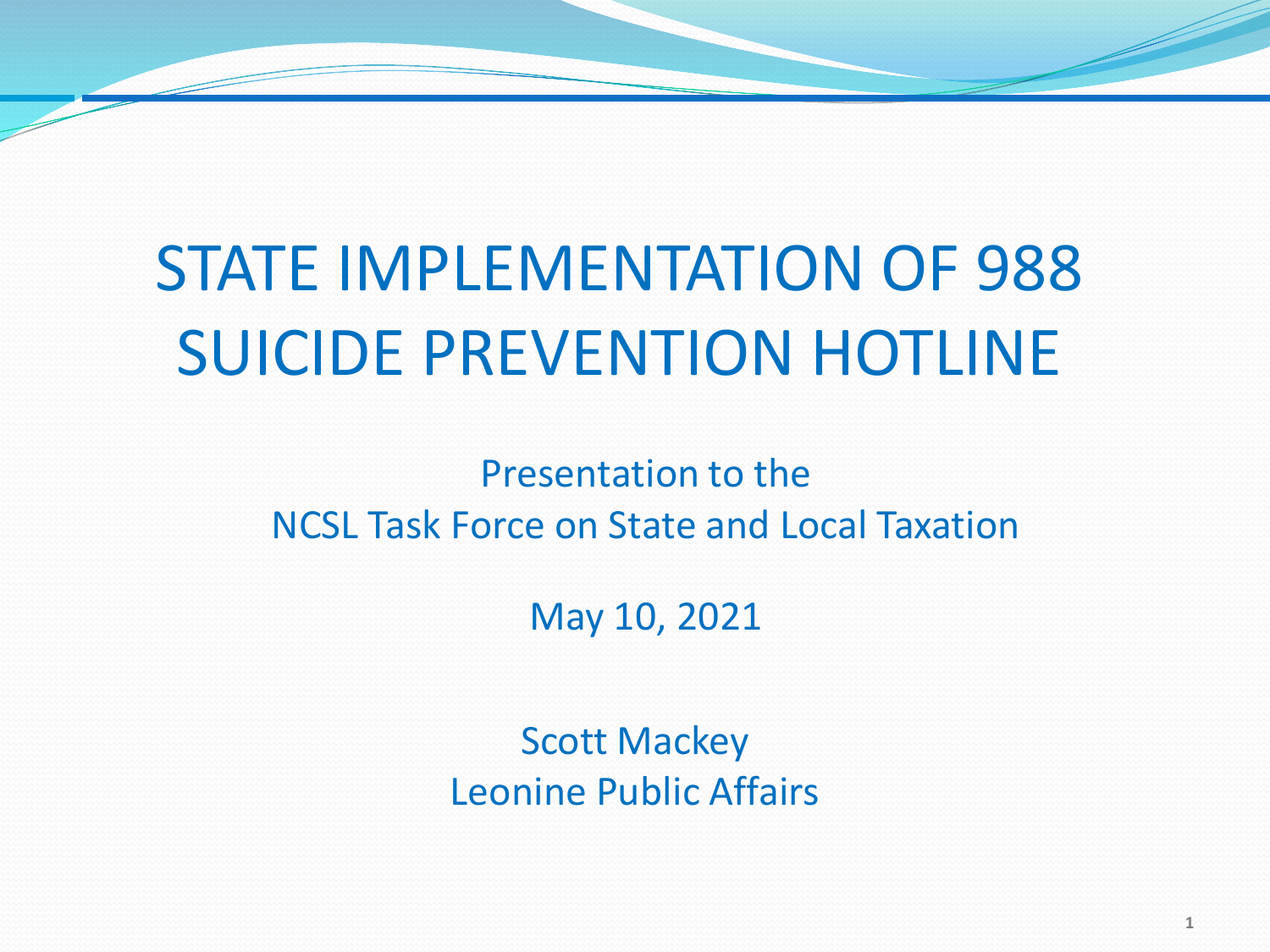#### **Overview**

- Task Force Telecom Tax Policy Principles
- Federal 988 Suicide Prevention Hotline Legislation
- Wireless Industry 988 Principles
- Overview of State Actions So Far in 2021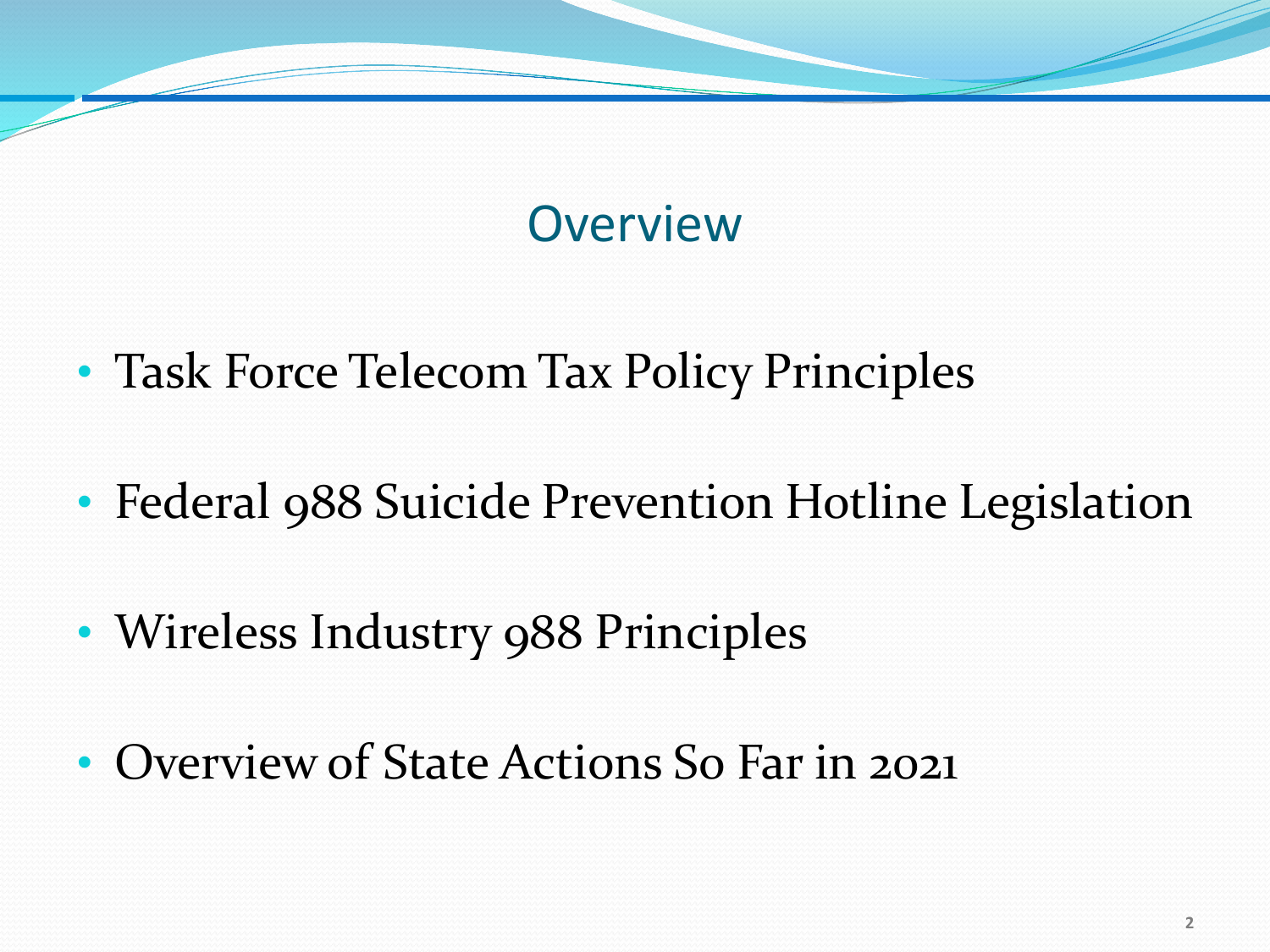## NCSL Task Force Principles

- Administrative simplification
- Competitive neutrality
- Industry-specific taxes "not justified"
- Oppose federal pre-emption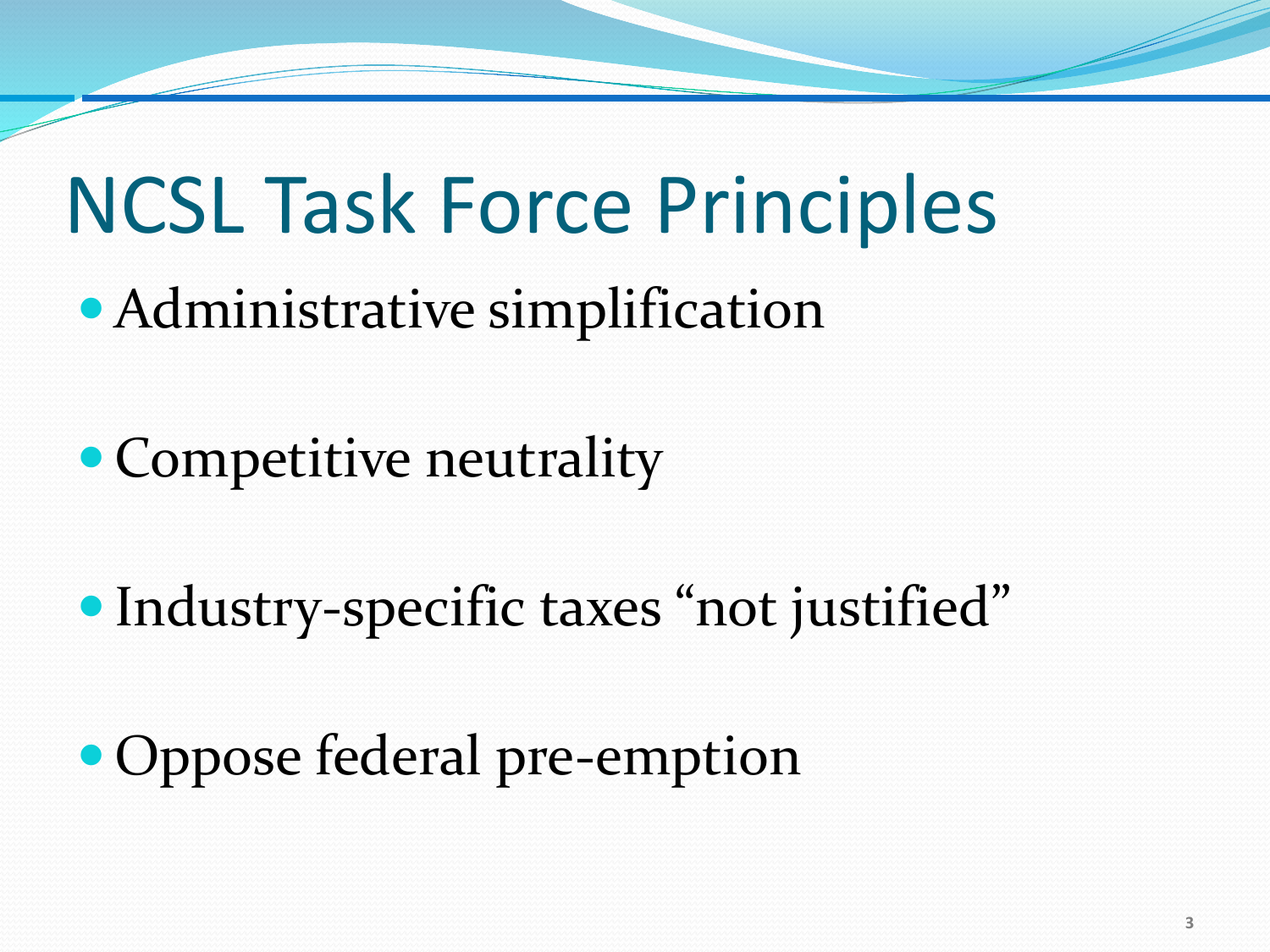## Federal 988 Legislation

Signed into law October 2020

- Creates a national 988 suicide prevention hotline, similar to "911"
- Requires telecom companies & states to be prepared to accept 988 calls in July 2022
- Allows (does not require) states to impose 988 fees on wireless and VOIP for the hotline and related services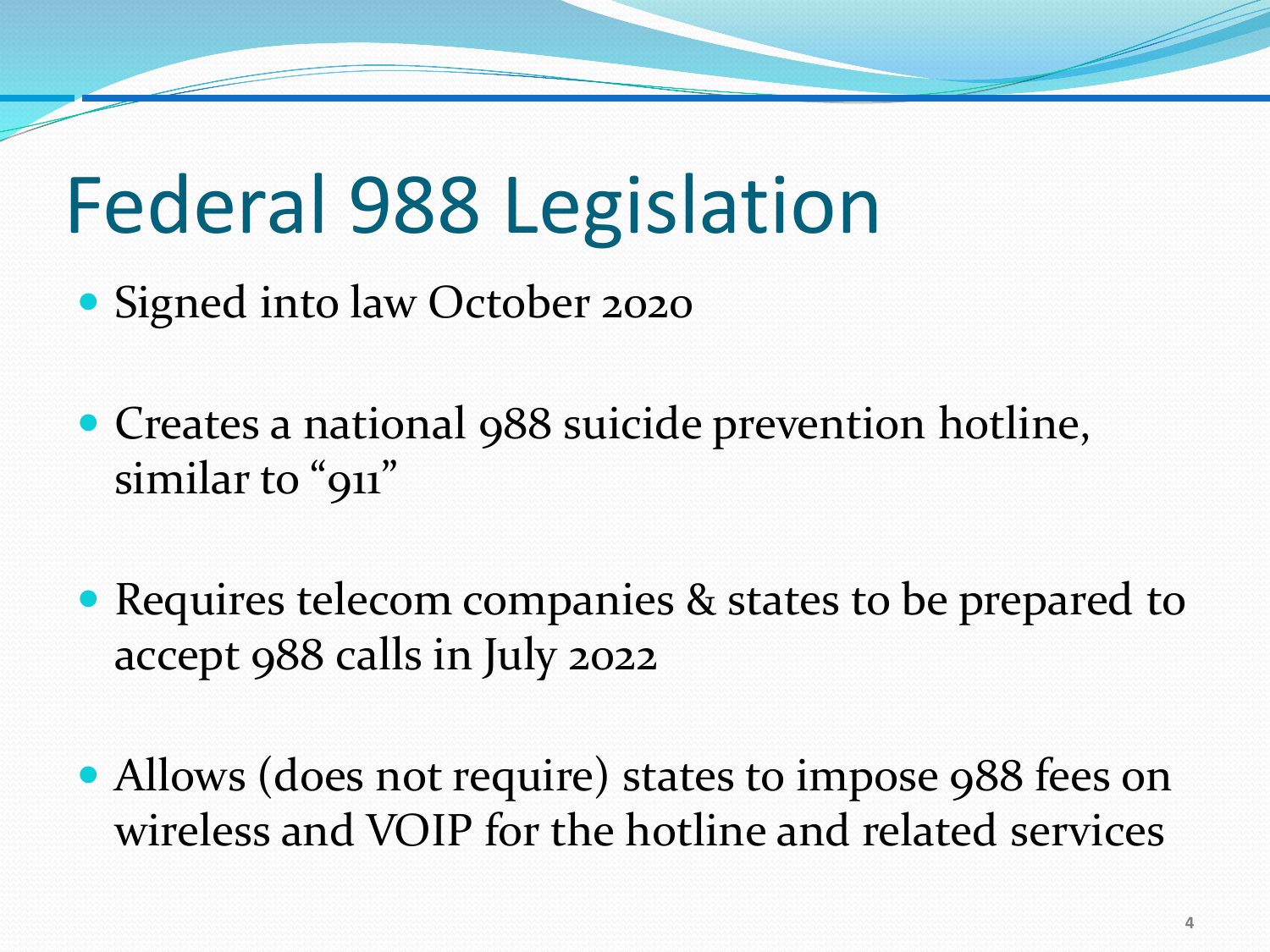## Wireless Industry Principles

- Support 988 hotline designation and will make necessary network changes to implement
- Do not oppose imposition of 988 fees, but they should be competitively neutral and imposed statewide (no local government fees)
- States should consider if other funding sources that have a broader base would be more appropriate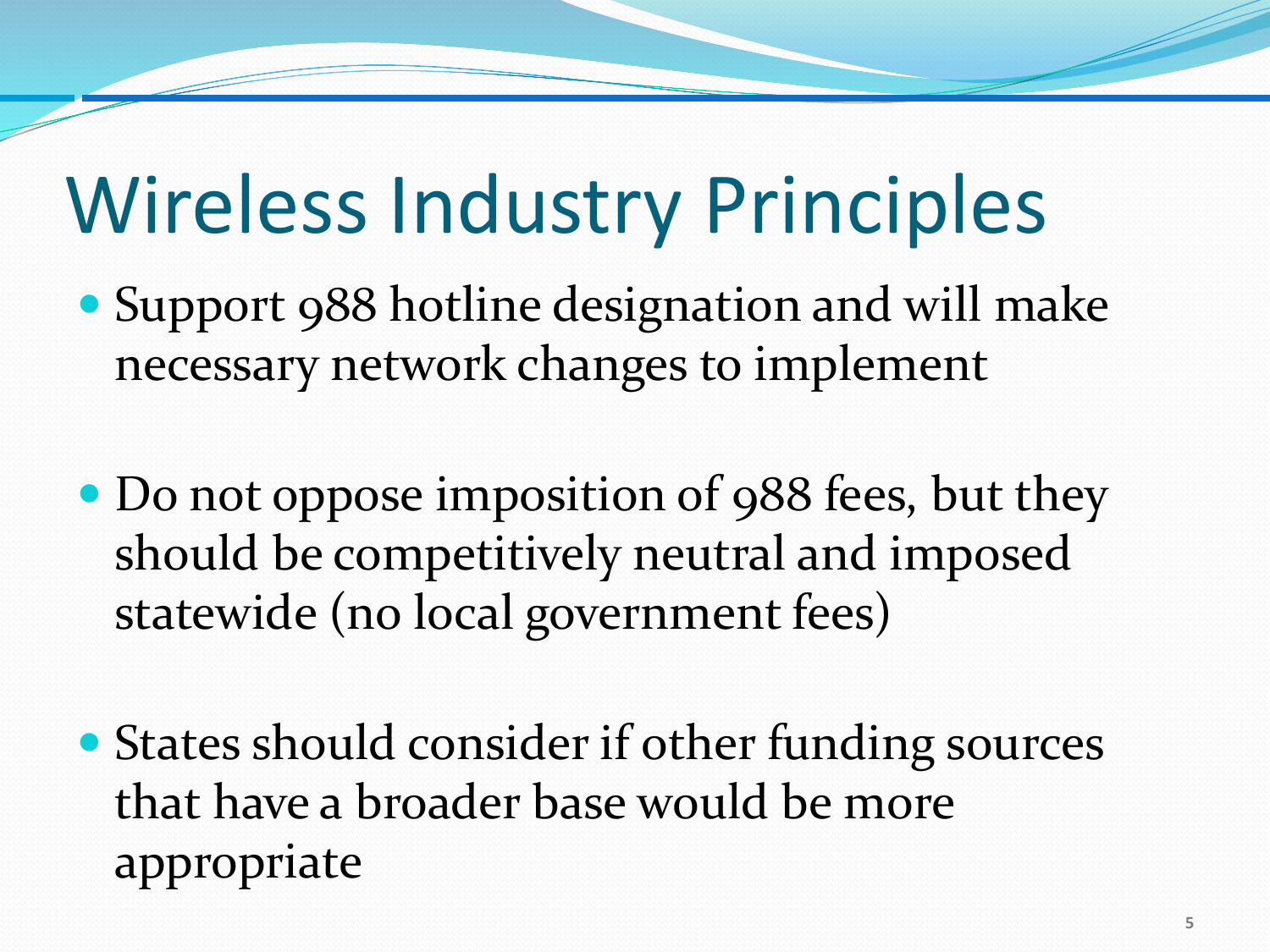# Industry Principles (cont.)

- Fees should be kept as low as possible as wireless consumers already pay taxes and fees more than two times higher than other taxable goods and services
- Fee revenues should be limited to funding expenses directly related to call taking and dispatch, just like with 911
- Additional services like mobile crisis teams, acute care, and follow-up services should be funded from general revenues, not from 988 fees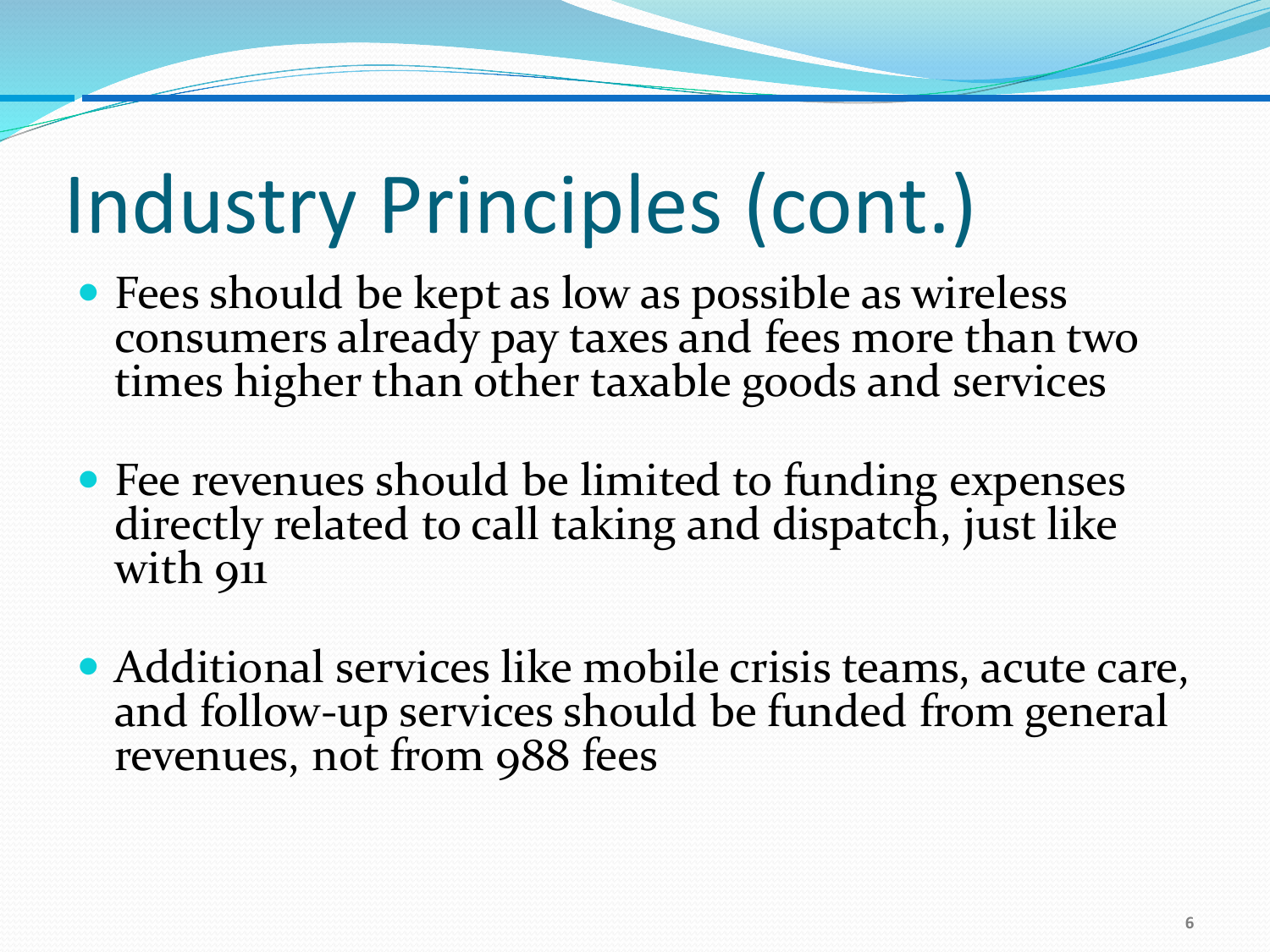#### State 988 Bills 2021

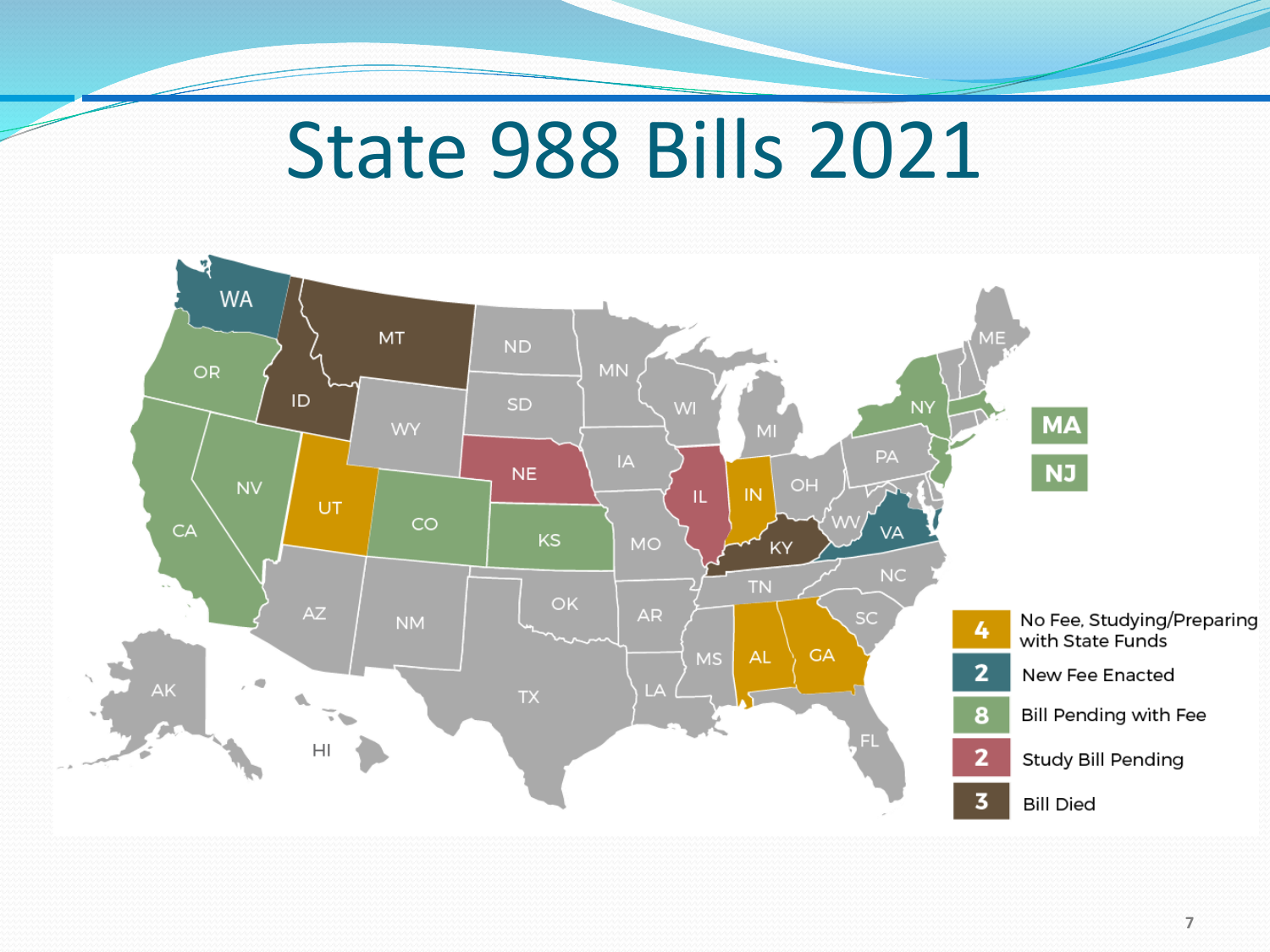### Summary

- Most states likely to see 988 hotline implementation bills prior to July 2022 date when 988 goes live
- Wireless consumers already pay disproportionately high taxes and fees
- If states choose to impose new 988 fees, they should be limited to expenses related to call taking and dispatch (like 911)